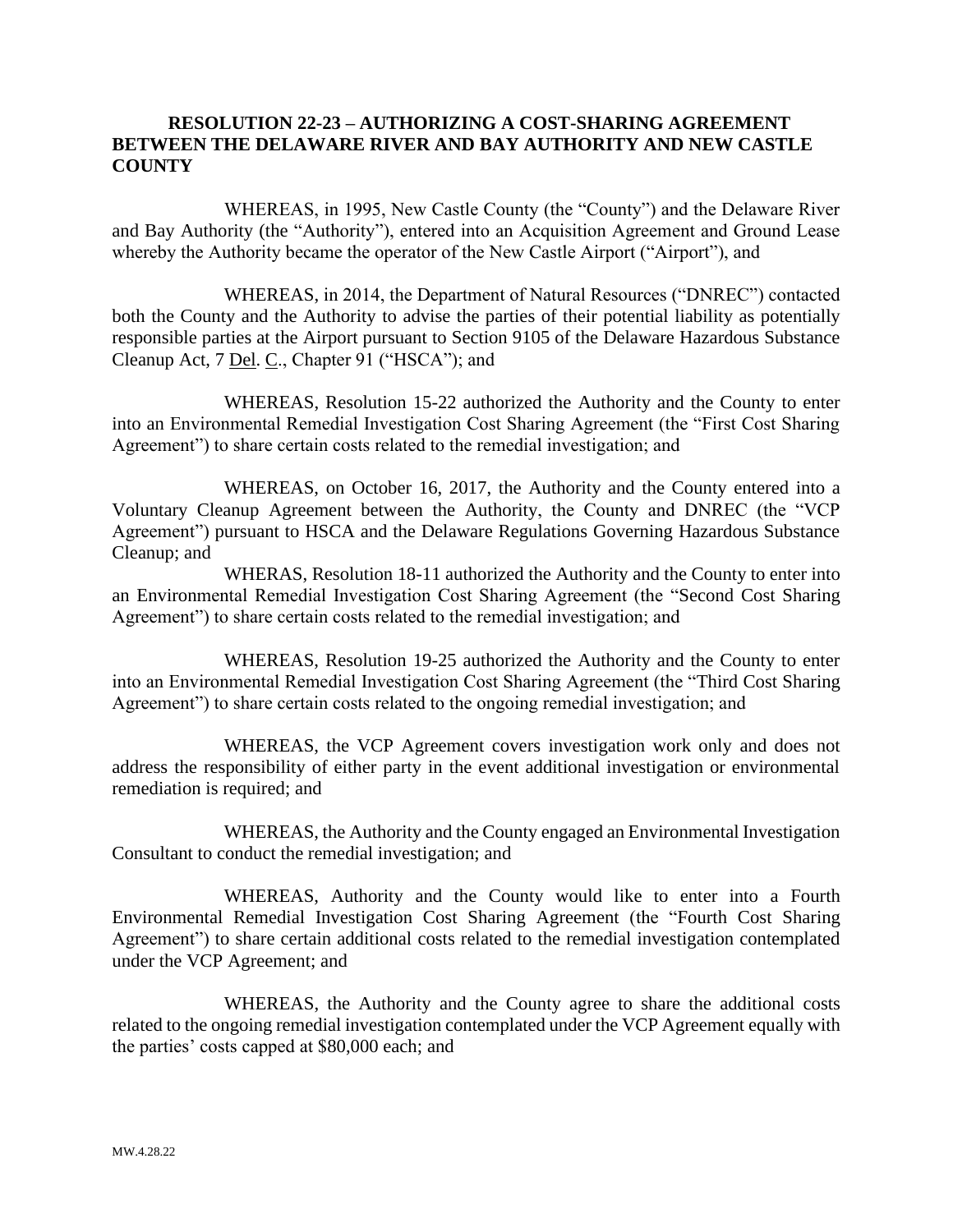NOW, THEREFORE, BE IT RESOLVED, that Executive Director is hereby authorized to finalize the terms of a Fourth Cost-Sharing Agreement, and with the advice and consent of counsel, to have such agreements executed by the Chairperson, Vice Chairperson, and the Executive Director.